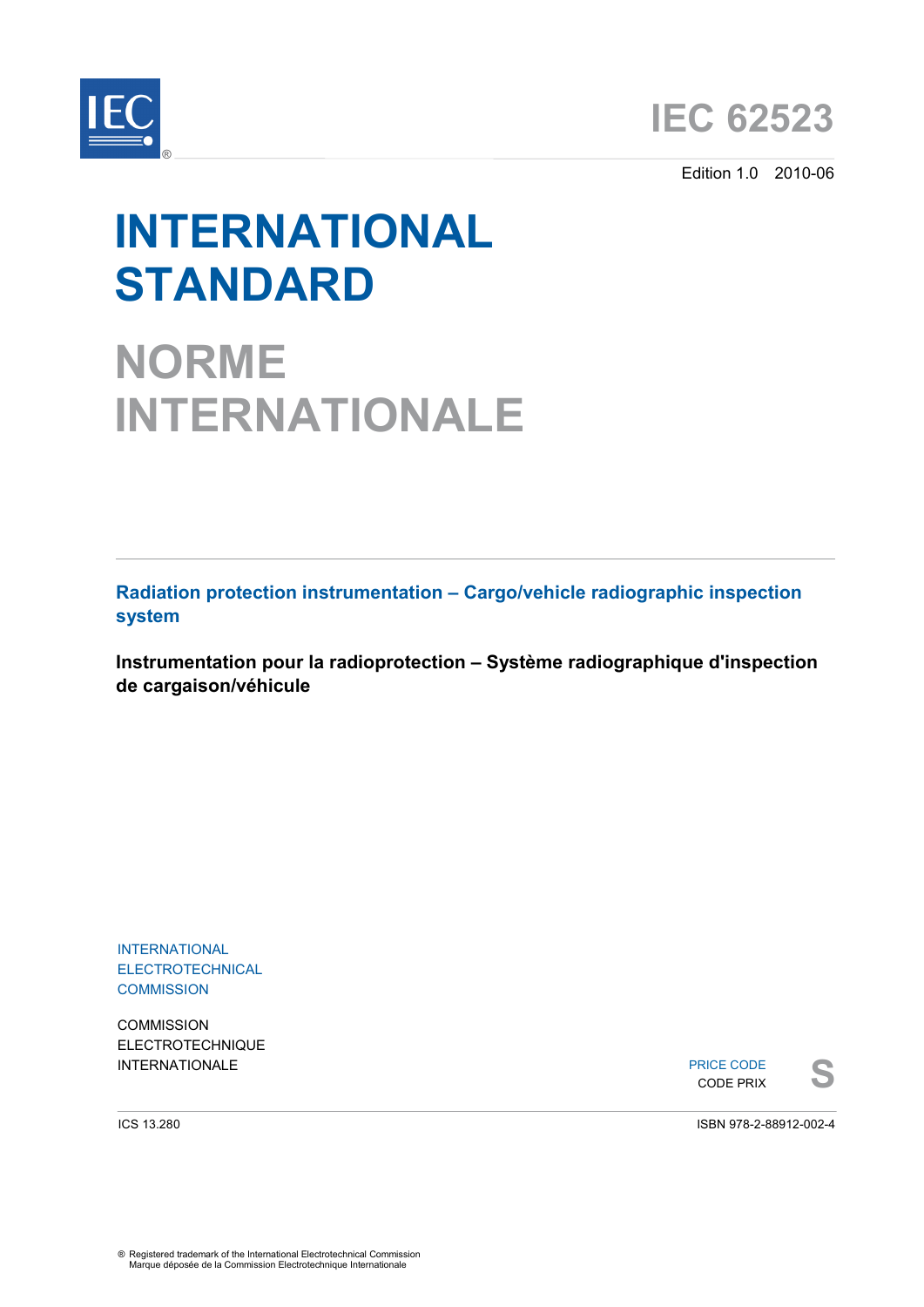## **CONTENTS**

| 1  |                                                                           |  |  |  |
|----|---------------------------------------------------------------------------|--|--|--|
| 2  |                                                                           |  |  |  |
| 3  |                                                                           |  |  |  |
| 4  | General characteristics of cargo/vehicle radiographic inspection system 9 |  |  |  |
|    | 4.1                                                                       |  |  |  |
|    | 4.2                                                                       |  |  |  |
|    | 4.3                                                                       |  |  |  |
|    | 4.4                                                                       |  |  |  |
|    | 4.5                                                                       |  |  |  |
|    | 4.6                                                                       |  |  |  |
|    | 4.7                                                                       |  |  |  |
|    | 4.8                                                                       |  |  |  |
|    | 4.9                                                                       |  |  |  |
| 5  |                                                                           |  |  |  |
| 6  |                                                                           |  |  |  |
|    | 6.1                                                                       |  |  |  |
|    | 6.2                                                                       |  |  |  |
|    | 6.3                                                                       |  |  |  |
| 7  |                                                                           |  |  |  |
|    | 7.1                                                                       |  |  |  |
|    | 7.2                                                                       |  |  |  |
|    | 7.3                                                                       |  |  |  |
|    | 7.4                                                                       |  |  |  |
|    | 7.5                                                                       |  |  |  |
| 8  |                                                                           |  |  |  |
|    | 8.1                                                                       |  |  |  |
|    | 8.2                                                                       |  |  |  |
|    | 8.3                                                                       |  |  |  |
|    | 8.4                                                                       |  |  |  |
|    | 8.5                                                                       |  |  |  |
|    | 8.6                                                                       |  |  |  |
| 9  |                                                                           |  |  |  |
|    | 9.1                                                                       |  |  |  |
|    | 9.2                                                                       |  |  |  |
|    | 9.3                                                                       |  |  |  |
|    | 9.4                                                                       |  |  |  |
| 10 |                                                                           |  |  |  |
|    |                                                                           |  |  |  |
|    |                                                                           |  |  |  |
| 11 |                                                                           |  |  |  |
|    |                                                                           |  |  |  |
|    |                                                                           |  |  |  |
| 12 |                                                                           |  |  |  |
|    |                                                                           |  |  |  |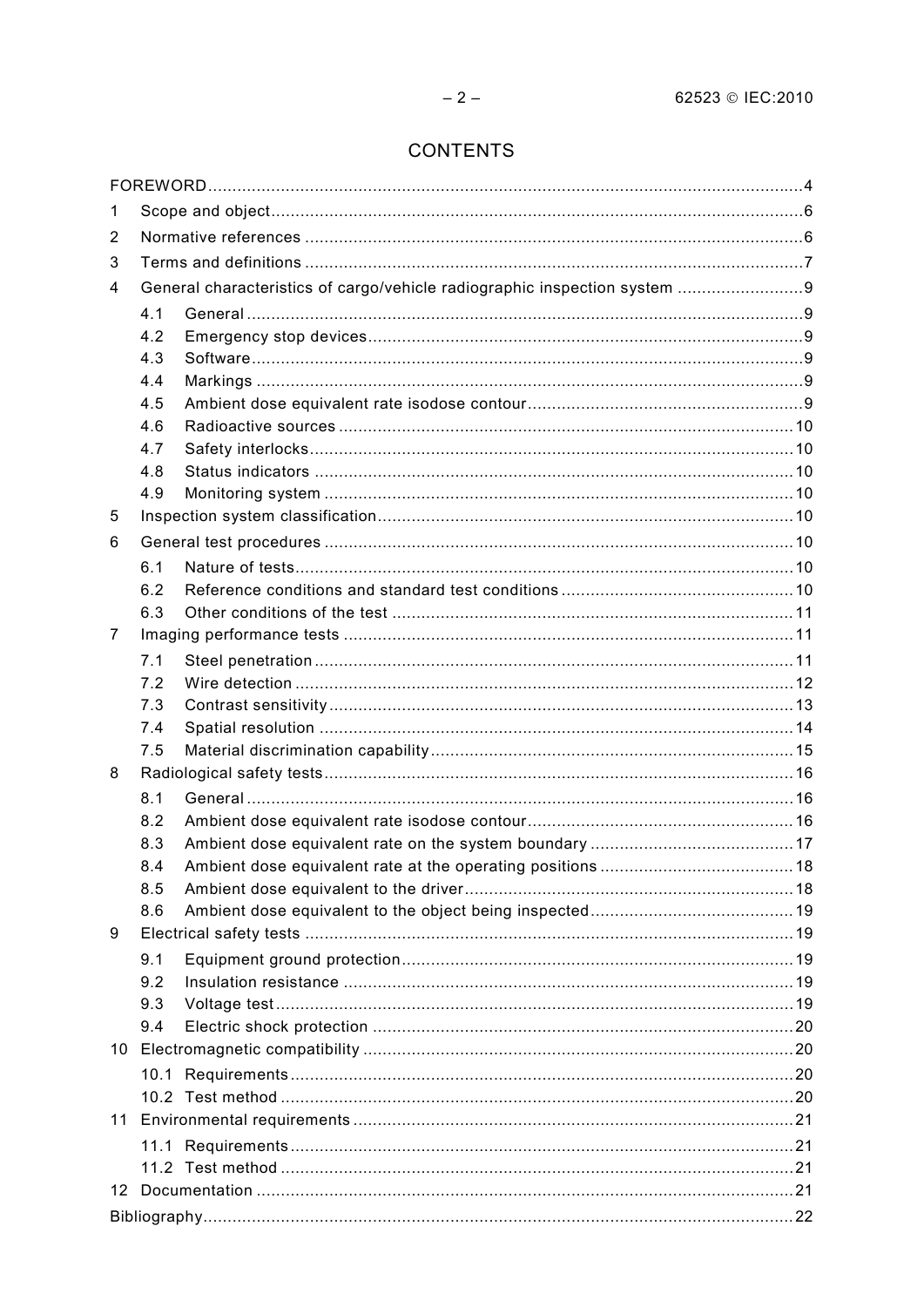| Figure 6 – Layout of an example ambient dose equivalent rate isodose contour 17 |  |
|---------------------------------------------------------------------------------|--|
|                                                                                 |  |
|                                                                                 |  |
|                                                                                 |  |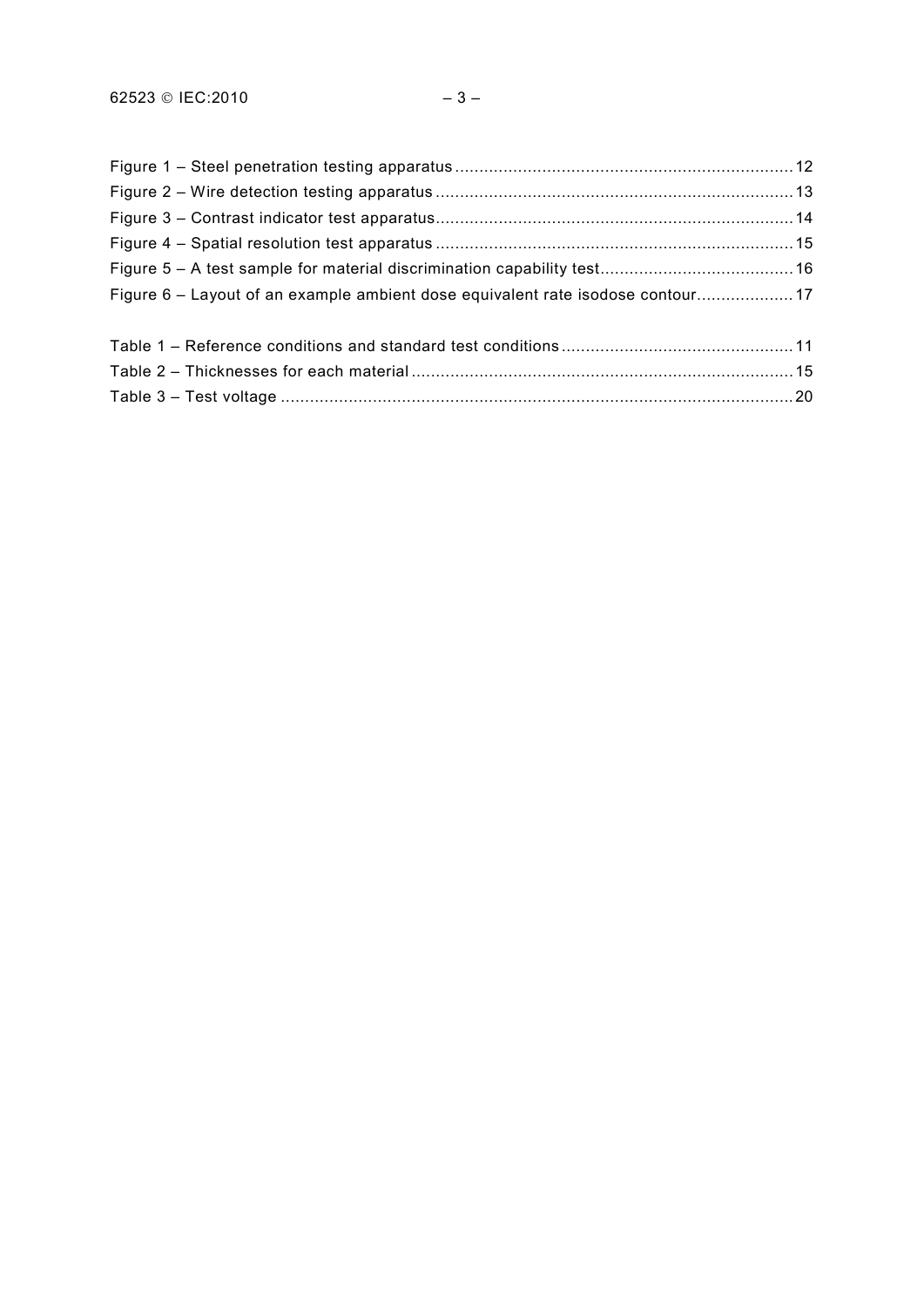## <span id="page-3-0"></span>INTERNATIONAL ELECTROTECHNICAL COMMISSION  $\frac{1}{2}$  ,  $\frac{1}{2}$  ,  $\frac{1}{2}$  ,  $\frac{1}{2}$  ,  $\frac{1}{2}$  ,  $\frac{1}{2}$

## **RADIATION PROTECTION INSTRUMENTATION – CARGO/VEHICLE RADIOGRAPHIC INSPECTION SYSTEM**

## FOREWORD

- 1) The International Electrotechnical Commission (IEC) is a worldwide organization for standardization comprising all national electrotechnical committees (IEC National Committees). The object of IEC is to promote international co-operation on all questions concerning standardization in the electrical and electronic fields. To this end and in addition to other activities, IEC publishes International Standards, Technical Specifications, Technical Reports, Publicly Available Specifications (PAS) and Guides (hereafter referred to as "IEC Publication(s)"). Their preparation is entrusted to technical committees; any IEC National Committee interested in the subject dealt with may participate in this preparatory work. International, governmental and nongovernmental organizations liaising with the IEC also participate in this preparation. IEC collaborates closely with the International Organization for Standardization (ISO) in accordance with conditions determined by agreement between the two organizations.
- 2) The formal decisions or agreements of IEC on technical matters express, as nearly as possible, an international consensus of opinion on the relevant subjects since each technical committee has representation from all interested IEC National Committees.
- 3) IEC Publications have the form of recommendations for international use and are accepted by IEC National Committees in that sense. While all reasonable efforts are made to ensure that the technical content of IEC Publications is accurate, IEC cannot be held responsible for the way in which they are used or for any misinterpretation by any end user.
- 4) In order to promote international uniformity, IEC National Committees undertake to apply IEC Publications transparently to the maximum extent possible in their national and regional publications. Any divergence between any IEC Publication and the corresponding national or regional publication shall be clearly indicated in the latter.
- 5) IEC itself does not provide any attestation of conformity. Independent certification bodies provide conformity assessment services and, in some areas, access to IEC marks of conformity. IEC is not responsible for any services carried out by independent certification bodies.
- 6) All users should ensure that they have the latest edition of this publication.
- 7) No liability shall attach to IEC or its directors, employees, servants or agents including individual experts and members of its technical committees and IEC National Committees for any personal injury, property damage or other damage of any nature whatsoever, whether direct or indirect, or for costs (including legal fees) and expenses arising out of the publication, use of, or reliance upon, this IEC Publication or any other IEC Publications.
- 8) Attention is drawn to the Normative references cited in this publication. Use of the referenced publications is indispensable for the correct application of this publication.
- 9) Attention is drawn to the possibility that some of the elements of this IEC Publication may be the subject of patent rights. IEC shall not be held responsible for identifying any or all such patent rights.

International Standard IEC 62523 has been prepared by subcommittee 45B: Radiation protection instrumentation, of IEC technical committee 45: Nuclear instrumentation.

The text of this standard is based on the following documents:

| FDIS         | Report on voting |
|--------------|------------------|
| 45B/638/FDIS | 45B/652/RVD      |

Full information on the voting for the approval of this standard can be found in the report on voting indicated in the above table.

This publication has been drafted in accordance with the ISO/IEC Directives, Part 2.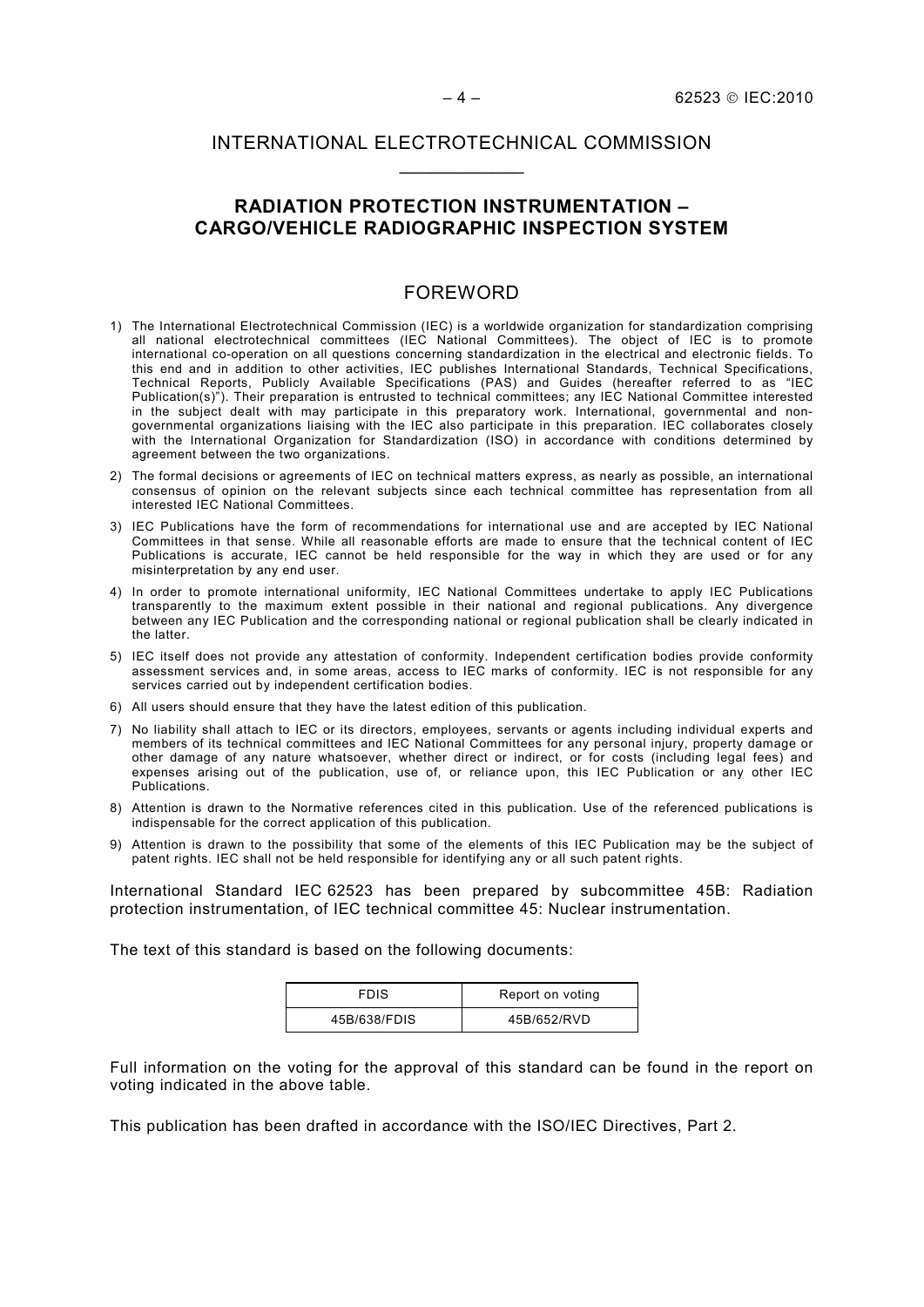The committee has decided that the contents of this amendment and the base publication will remain unchanged until the stability date indicated on the IEC web site under "http://webstore.iec.ch" in the data related to the specific publication. At this date, the publication will be

- reconfirmed,
- withdrawn,
- replaced by a revised edition, or
- amended.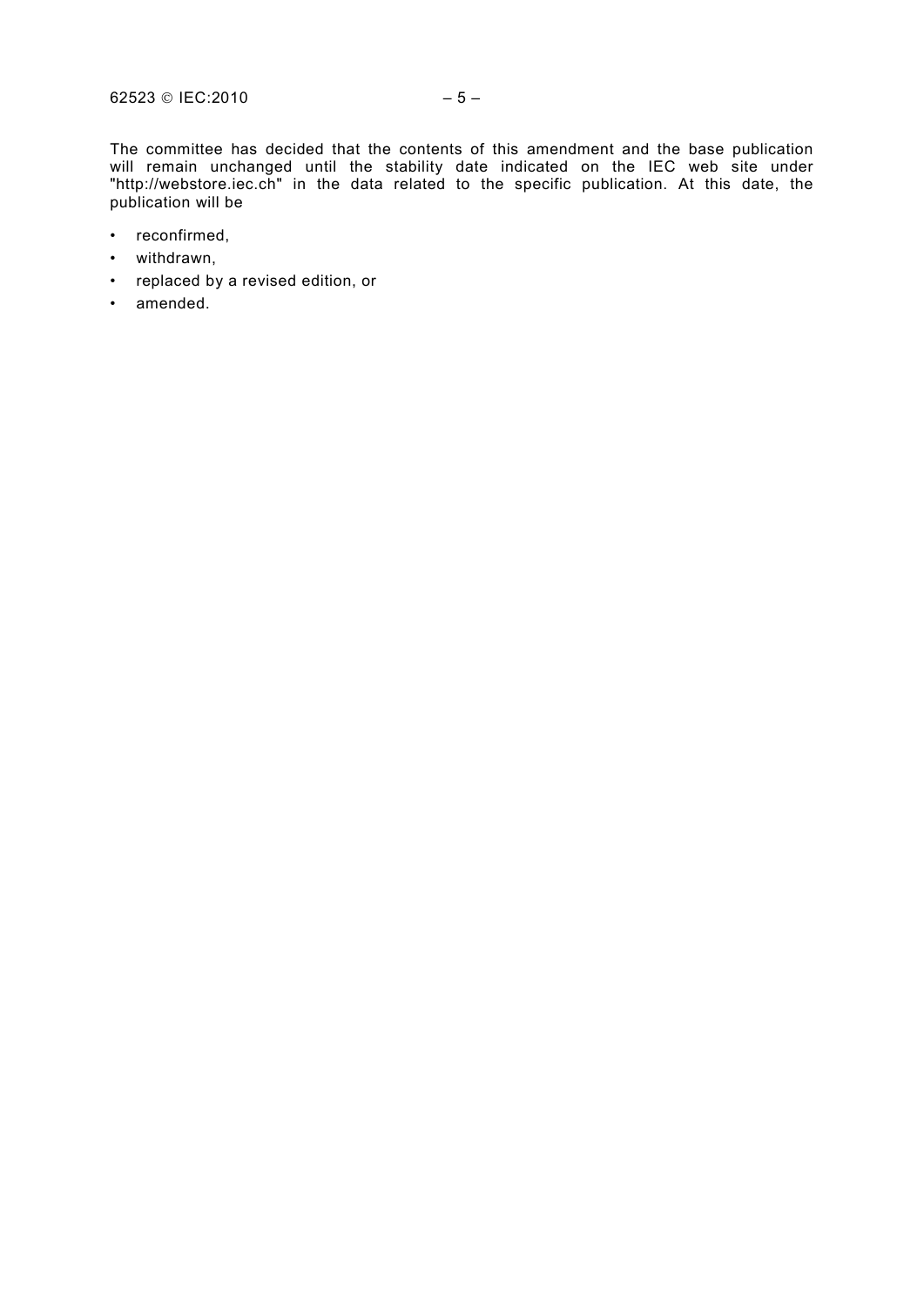## <span id="page-5-0"></span>**RADIATION PROTECTION INSTRUMENTATION – CARGO/VEHICLE RADIOGRAPHIC INSPECTION SYSTEM**

### **1 Scope and object**

This International Standard applies to radiographic inspection systems with photon radiation energy of at least 500 keV for inspection of cargo, vehicles and cargo containers.

Such inspection systems generally consist of radiation source(s), detectors, control system, image processing system, radiation safety system and other auxiliary devices/facilities.

The object of this standard is to define the tests and the relevant testing methods for determining the performance characteristics of the radiographic inspection systems.

This standard is not applicable to those cargo/vehicle inspection systems using neutron source radiography, computed tomography or backscatter technology.

## **2 Normative references**

The following referenced documents are indispensable for the application of this document. For dated references, only the cited edition applies. For undated references, the latest edition of the referenced document (including any amendments) applies.

IEC 60050-393:2003, *International Electrotechnical Vocabulary (IEV) – Part 393: Nuclear instrumentation – Physical phenomena and basic concepts* 

IEC 60050-394:2007, *International Electrotechnical Vocabulary (IEV) – Part 394: Nuclear instrumentation – Instruments, systems, equipment and detectors*

IEC 60204-1:2005, *Safety of machinery – Electrical equipment of machines – Part 1: General requirements* 

IEC 61000-6-2:2005, *Electromagnetic compatibility (EMC) – Part 6-2: Generic standards – Immunity for industrial environments*

IEC 61000-6-4, *Electromagnetic compatibility (EMC) – Part 6-4: Generic standards – Emission standard for industrial environments* 

IEC 61010-1:2001, *Safety requirements for electrical equipment for measurement, control, and laboratory use – Part 1: General requirements*

ISO 4948-1, *Steels – Classification – Part 1: Classification of steels into unalloyed and alloy steels based on chemical composition* 

ISO 9978:1992, *Radiation protection – Sealed radioactive sources – Leakage test methods* 

IAEA Safety Guide No.RS-G-1.10, *Safety of Radiation Generator and Sealed Radioactive Sources*

IAEA Safety Guide No.TS-R-1, *Regulations for the Safe Transport of Radioactive Material*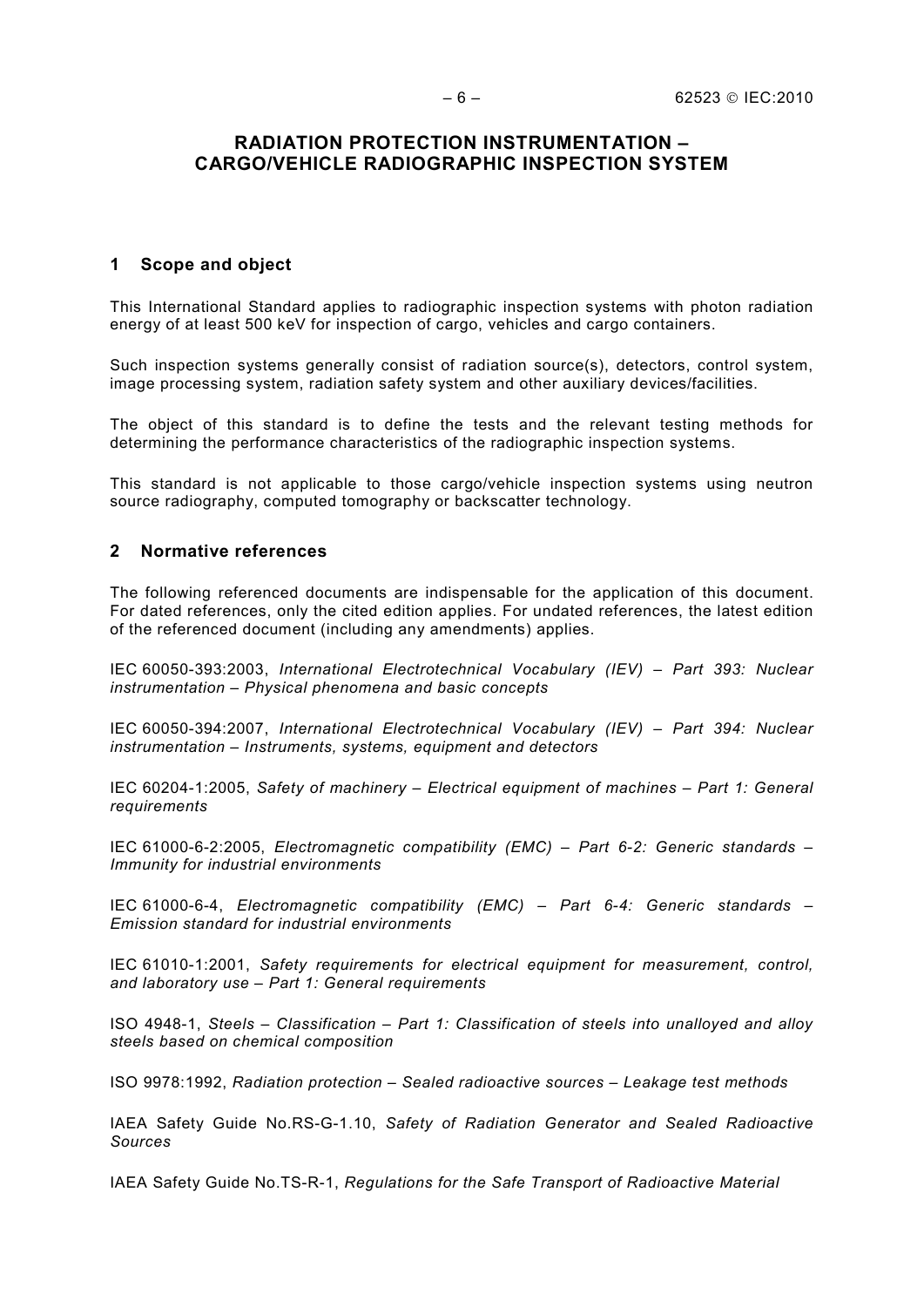## SOMMAIRE

| 1  |            |                                                                           |  |
|----|------------|---------------------------------------------------------------------------|--|
| 2  |            |                                                                           |  |
| 3  |            |                                                                           |  |
| 4  |            | Caractéristiques générales d'un système radiographique d'inspection de    |  |
|    |            |                                                                           |  |
|    | 4.1        |                                                                           |  |
|    | 4.2        |                                                                           |  |
|    | 4.3        |                                                                           |  |
|    | 4.4<br>4.5 |                                                                           |  |
|    | 4.6        |                                                                           |  |
|    | 4.7        |                                                                           |  |
|    | 4.8        |                                                                           |  |
|    | 4.9        |                                                                           |  |
| 5  |            |                                                                           |  |
| 6  |            |                                                                           |  |
|    | 6.1        |                                                                           |  |
|    | 6.2        |                                                                           |  |
|    | 6.3        |                                                                           |  |
| 7  |            |                                                                           |  |
|    | 7.1        |                                                                           |  |
|    | 7.2        |                                                                           |  |
|    | 7.3        |                                                                           |  |
|    | 7.4        |                                                                           |  |
|    | 7.5        |                                                                           |  |
| 8  |            |                                                                           |  |
|    | 8.1        |                                                                           |  |
|    | 8.2        |                                                                           |  |
|    | 8.3        | Débit d'équivalent de dose ambiant sur la frontière du système40          |  |
|    | 8.4        | Débit d'équivalent de dose ambiant dans les positions de fonctionnement41 |  |
|    | 8.5        |                                                                           |  |
| 9  | 8.6        |                                                                           |  |
|    |            |                                                                           |  |
|    | 9.1<br>9.2 |                                                                           |  |
|    | 9.3        |                                                                           |  |
|    | 9.4        |                                                                           |  |
|    |            |                                                                           |  |
|    |            |                                                                           |  |
|    |            |                                                                           |  |
| 11 |            |                                                                           |  |
|    |            |                                                                           |  |
|    |            |                                                                           |  |
| 12 |            |                                                                           |  |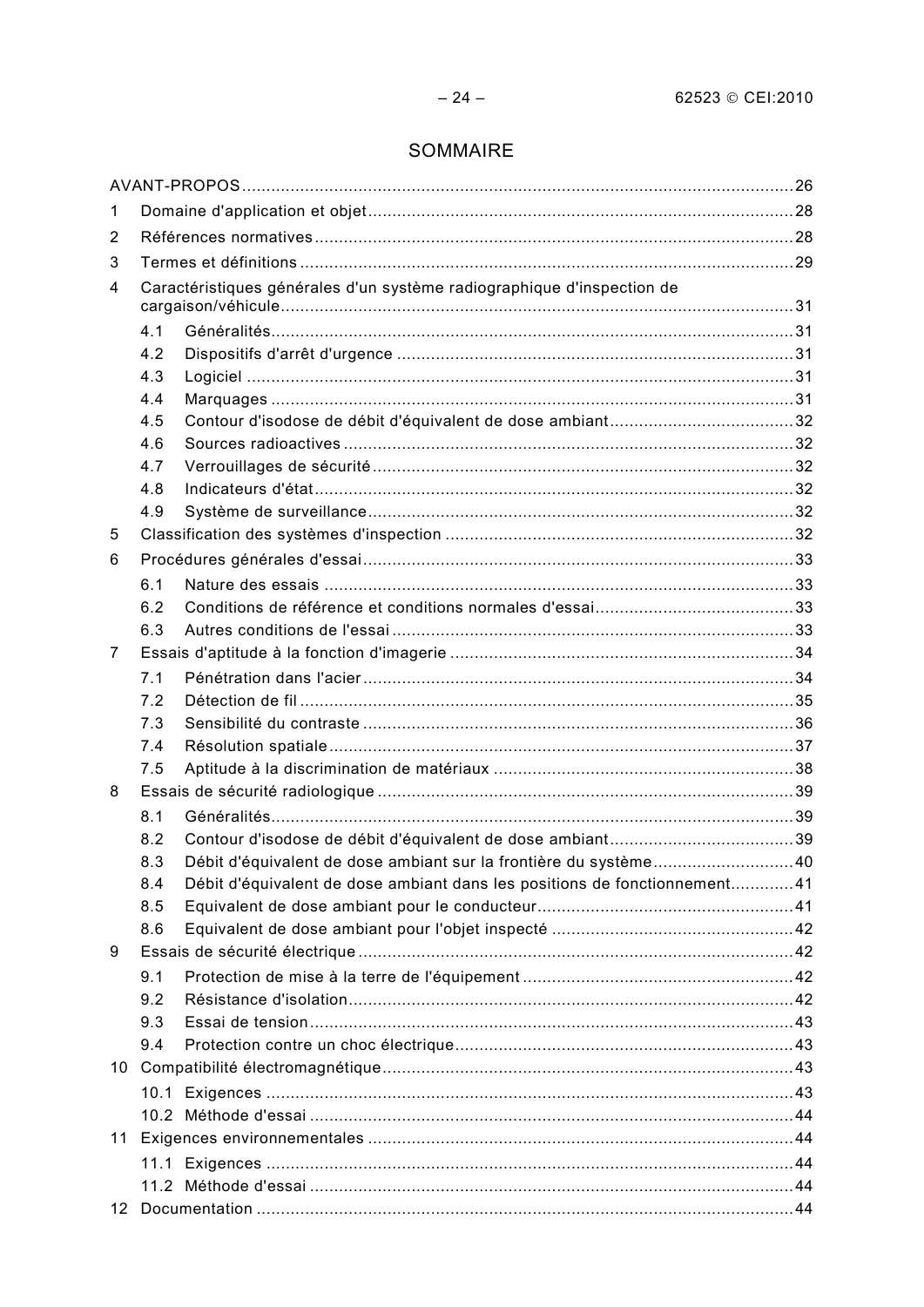| 62523 © CEI:2010                                                                    | $-25-$                                                                            |  |
|-------------------------------------------------------------------------------------|-----------------------------------------------------------------------------------|--|
|                                                                                     |                                                                                   |  |
|                                                                                     |                                                                                   |  |
|                                                                                     |                                                                                   |  |
| Figure 6 – Implantation d'un exemple de contour d'isodose d e débit d'équivalent de | Figure 5 – Eprouvette pour l'essai d'aptitude à la discrimination de matériaux 39 |  |
|                                                                                     |                                                                                   |  |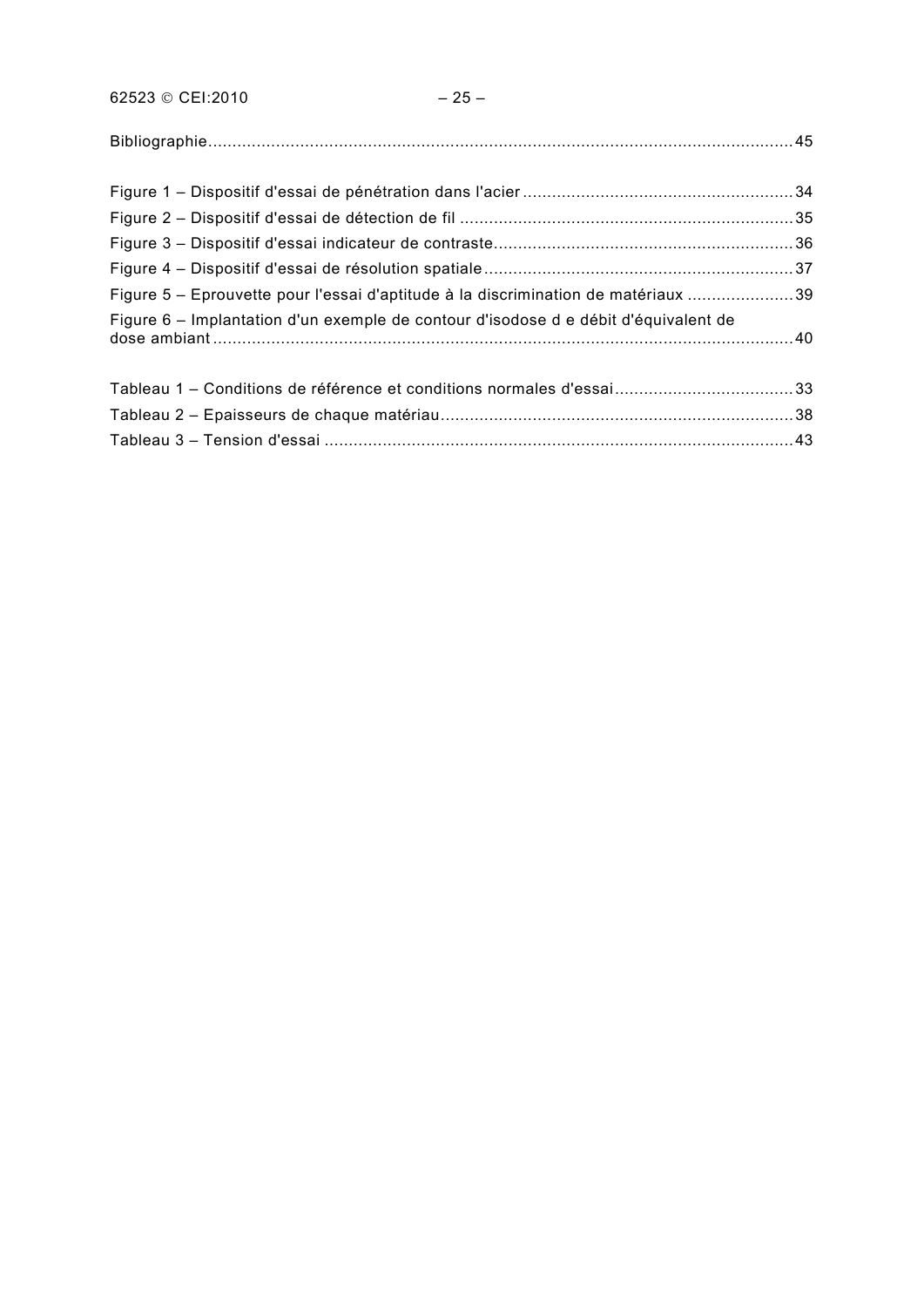## COMMISSION ÉLECTROTECHNIQUE INTERNATIONALE  $\frac{1}{2}$  ,  $\frac{1}{2}$  ,  $\frac{1}{2}$  ,  $\frac{1}{2}$  ,  $\frac{1}{2}$  ,  $\frac{1}{2}$

## <span id="page-8-0"></span>**INSTRUMENTATION POUR LA RADIOPROTECTION – SYSTÈME RADIOGRAPHIQUE D'INSPECTION DE CARGAISON/VÉHICULE**

## AVANT-PROPOS

- 1) La Commission Electrotechnique Internationale (CEI) est une organisation mondiale de normalisation composée de l'ensemble des comités électrotechniques nationaux (Comités nationaux de la CEI). La CEI a pour objet de favoriser la coopération internationale pour toutes les questions de normalisation dans les domaines de l'électricité et de l'électronique. A cet effet, la CEI – entre autres activités – publie des Normes internationales, des Spécifications techniques, des Rapports techniques, des Spécifications accessibles au public (PAS) et des Guides (ci-après dénommés "Publication(s) de la CEI"). Leur élaboration est confiée à des comités d'études, aux travaux desquels tout Comité national intéressé par le sujet traité peut participer. Les organisations internationales, gouvernementales et non gouvernementales, en liaison avec la CEI, participent également aux travaux. La CEI collabore étroitement avec l'Organisation Internationale de Normalisation (ISO), selon des conditions fixées par accord entre les deux organisations.
- 2) Les décisions ou accords officiels de la CEI concernant les questions techniques représentent, dans la mesure du possible, un accord international sur les sujets étudiés, étant donné que les Comités nationaux de la CEI intéressés sont représentés dans chaque comité d'études.
- 3) Les Publications de la CEI se présentent sous la forme de recommandations internationales et sont agréées comme telles par les Comités nationaux de la CEI. Tous les efforts raisonnables sont entrepris afin que la CEI s'assure de l'exactitude du contenu technique de ses publications; la CEI ne peut pas être tenue responsable de l'éventuelle mauvaise utilisation ou interprétation qui en est faite par un quelconque utilisateur final.
- 4) Dans le but d'encourager l'uniformité internationale, les Comités nationaux de la CEI s'engagent, dans toute la mesure possible, à appliquer de façon transparente les Publications de la CEI dans leurs publications nationales et régionales. Toutes divergences entre toutes Publications de la CEI et toutes publications nationales ou régionales correspondantes doivent être indiquées en termes clairs dans ces dernières.
- 5) La CEI elle-même ne fournit aucune attestation de conformité. Des organismes de certification indépendants fournissent des services d'évaluation de conformité et, dans certains secteurs, accèdent aux marques de conformité de la CEI. La CEI n'est responsable d'aucun des services effectués par les organismes de certification indépendants.
- 6) Tous les utilisateurs doivent s'assurer qu'ils sont en possession de la dernière édition de cette publication.
- 7) Aucune responsabilité ne doit être imputée à la CEI, à ses administrateurs, employés, auxiliaires ou mandataires, y compris ses experts particuliers et les membres de ses comités d'études et des Comités nationaux de la CEI, pour tout préjudice causé en cas de dommages corporels et matériels, ou de tout autre dommage de quelque nature que ce soit, directe ou indirecte, ou pour supporter les coûts (y compris les frais de justice) et les dépenses découlant de la publication ou de l'utilisation de cette Publication de la CEI ou de toute autre Publication de la CEI, ou au crédit qui lui est accordé.
- 8) L'attention est attirée sur les références normatives citées dans cette publication. L'utilisation de publications référencées est obligatoire pour une application correcte de la présente publication.
- 9) L'attention est attirée sur le fait que certains des éléments de la présente Publication de la CEI peuvent faire l'objet de droits de propriété intellectuelle ou de droits analogues. La CEI ne saurait être tenue pour responsable de ne pas avoir identifié de tels droits de propriété et de ne pas avoir signalé leur existence.

La Norme internationale CEI 62523 a été établie par le sous-comité 45B: Instrumentation pour la radioprotection, du comité d'études 45 de la CEI: Instrumentation nucléaire.

Le texte de cette norme est issu des documents suivants:

| FDIS         | Rapport de vote |
|--------------|-----------------|
| 45B/638/FDIS | 45B/652/RVD     |

Le rapport de vote indiqué dans le tableau ci-dessus donne toute information sur le vote ayant abouti à l'approbation de cette norme.

Cette publication a été rédigée selon les Directives ISO/CEI, Partie 2.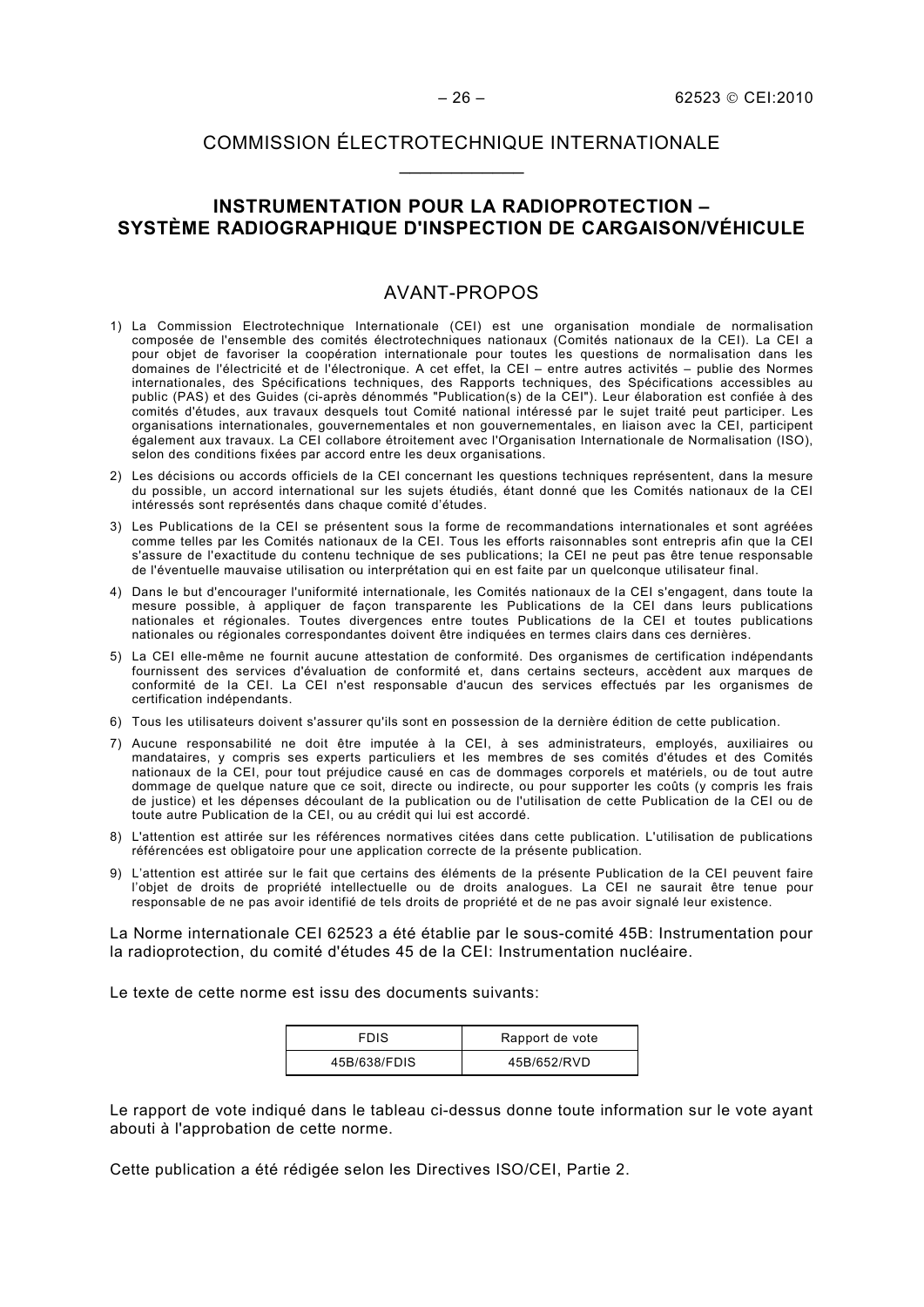Le comité a décidé que le contenu de cette publication ne sera pas modifié avant la date de stabilité indiquée sur le site web de la CEI sous "http://webstore.iec.ch" dans les données relatives à la publication recherchée. A cette date, la publication sera

- reconduite,
- supprimée,
- remplacée par une édition révisée, ou
- amendée.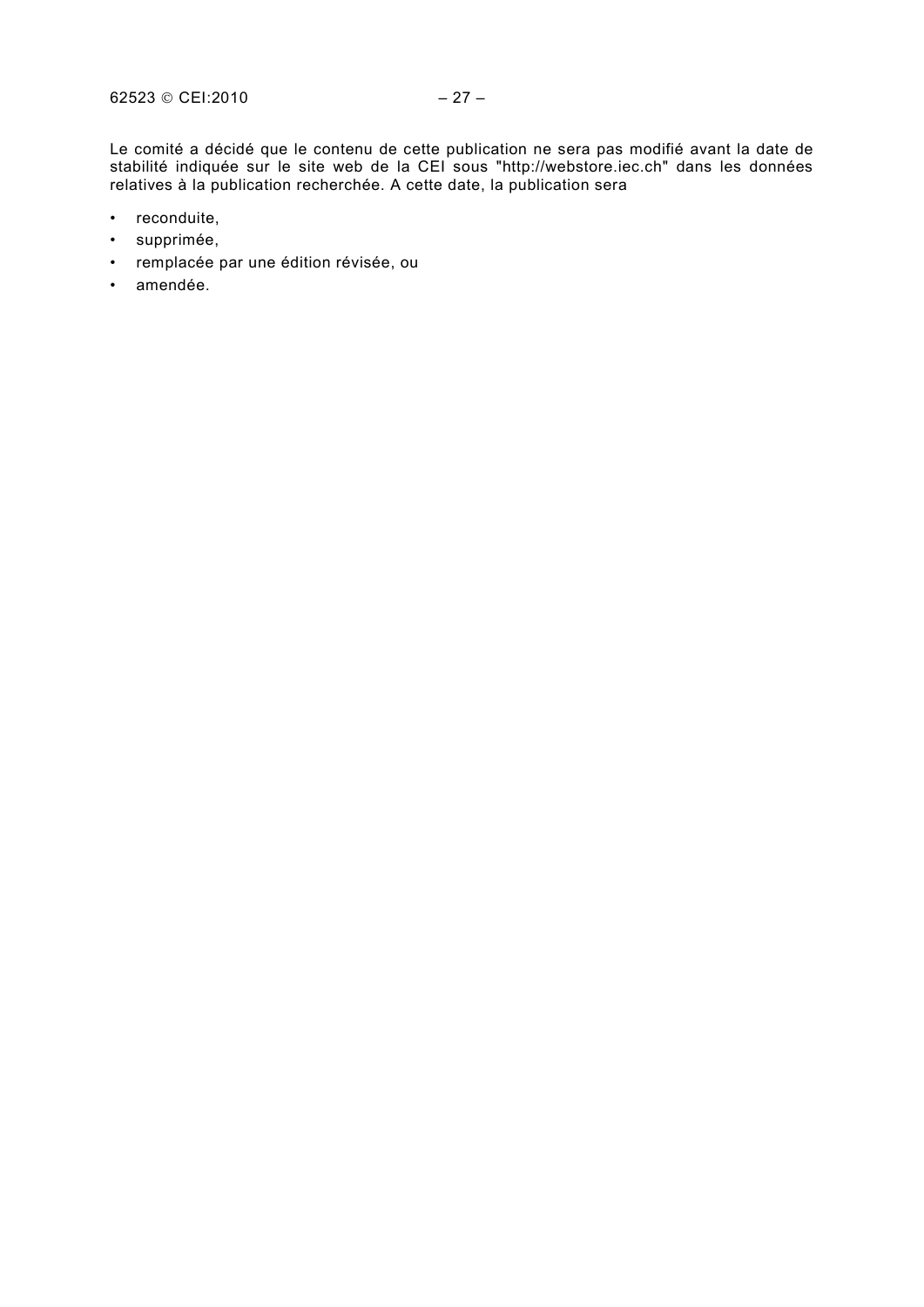## <span id="page-10-0"></span>**INSTRUMENTATION POUR LA RADIOPROTECTION – SYSTÈME RADIOGRAPHIQUE D'INSPECTION DE CARGAISON/VÉHICULE**

## **1 Domaine d'application et objet**

La présente Norme internationale s'applique à des systèmes radiographiques d'inspection avec une énergie de rayonnement photonique d'au moins 500 keV pour l'inspection des cargaisons, véhicules et conteneurs de cargaison.

Ces systèmes d'inspection sont généralement constitués d'une ou plusieurs sources de rayonnement, de détecteurs, d'un système de commande, d'un système de traitement d'image, d'un système de protection contre les radiations et d'autres dispositifs/aménagements auxiliaires.

L'objectif de la présente norme est de définir les essais et les méthodes d'essais appropriées pour la détermination des caractéristiques d'aptitude à la fonction des systèmes radiographiques d'inspection.

Cette norme n'est pas applicable aux systèmes d'inspection de cargaison/véhicule mettant en œuvre la radiographie par source de neutrons, la tomodensitométrie ou une technologie par rétrodiffusion.

#### **2 Références normatives**

Les documents de référence suivants sont indispensables pour l'application du présent document. Pour les références datées, seule l'édition citée s'applique. Pour les références non datées, la dernière édition du document de référence s'applique (y compris les éventuels amendements).

CEI 60050-393:2003, *Vocabulaire Electrotechnique International (VEI) – Partie 393: Instrumentation nucléaire – Phénomènes physiques et notions fondamentales* 

CEI 60050-394:2007, *Vocabulaire Electrotechnique International (VEI) – Partie 394: Instrumentation nucléaire – Instruments, systèmes, équipements et détecteurs*

CEI 60204-1:2005, *Sécurité des machines – Equipement électrique des machines – Partie 1: Règles générales* 

CEI 61000-6-2:2005, *Compatibilité électromagnétique (CEM) – Partie 6-2: Normes génériques – Immunité pour les environnements industriels*

CEI 61000-6-4, *Compatibilité électromagnétique (CEM) – Partie 6-4: Normes génériques – Normes sur l'émission pour les environnements industriels* 

CEI 61010-1:2001, *Règles de sécurité pour appareils électriques de mesurage, de régulation et de laboratoire – Partie 1: Prescriptions générales*

ISO 4948-1, *Aciers – Classification – Partie 1: Classification en aciers alliés et en aciers non alliés basée sur la composition chimique* 

ISO 9978:1992, *Radioprotection – Sources radioactives scellées – Méthodes d'essai d'étanchéité*